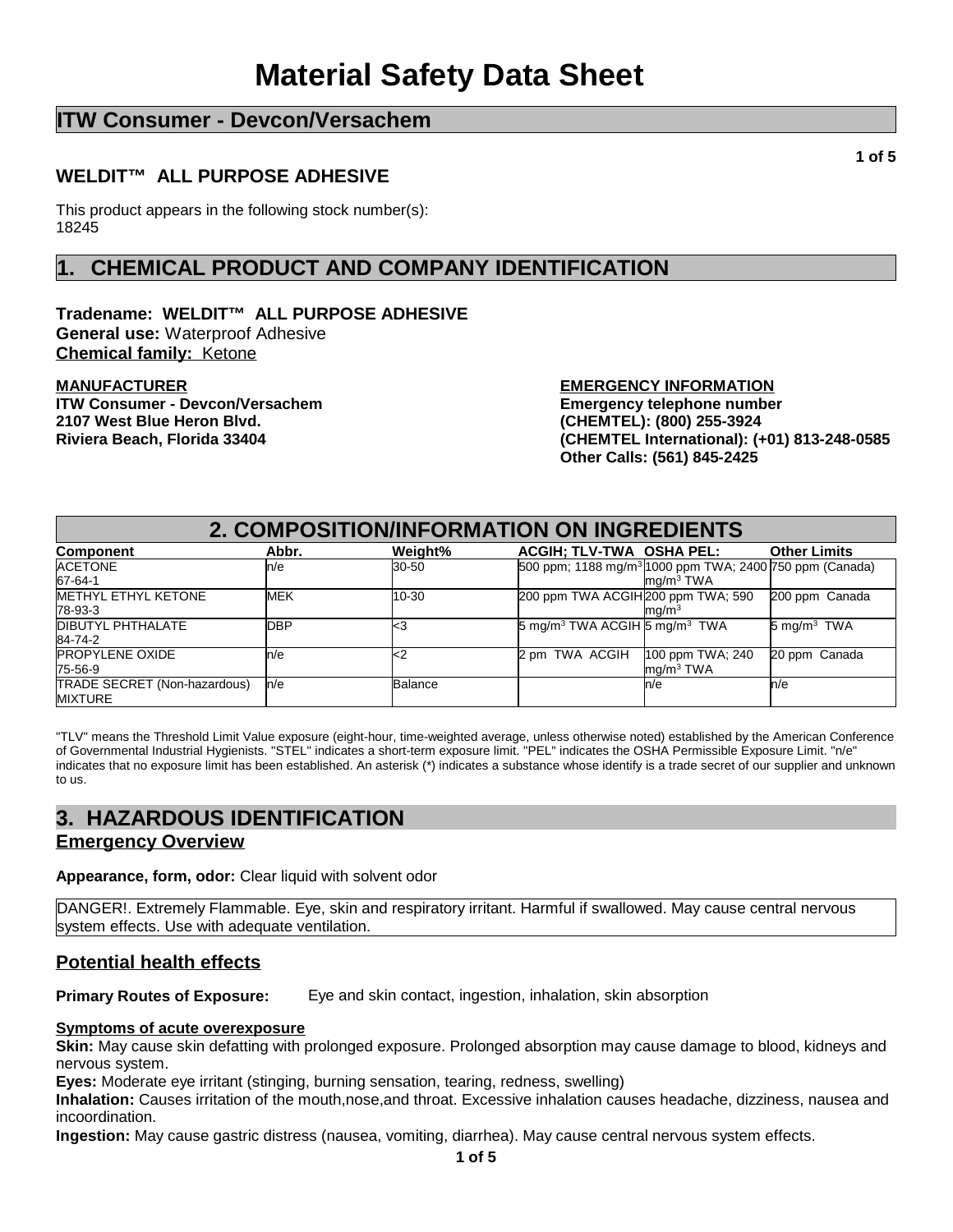### **ITW Consumer - Devcon/Versachem**

**Effects of Chronic Exposure:** Overexposure to methyl ethyl ketone and n-hexane may cause peripheral nerve damage (that of arms and legs) and result in muscular weakness and loss of sensation. Long term overexposure to solvents have been associated with lung, liver and kidney damage. May affect the blood and blood system.

| <b>Component</b>       | Weight% | <b>NTP</b>            | <b>ACGIH</b>          | <b>IARC</b>            |
|------------------------|---------|-----------------------|-----------------------|------------------------|
|                        |         |                       | <b>Carcinogens</b>    |                        |
| <b>ACETONE</b>         | 30-50   | Not known             | A4 - Not Classifiable |                        |
| 67-64-1                |         |                       | las a Human           |                        |
|                        |         |                       | Carcinogen            |                        |
| <b>PROPYLENE OXIDE</b> | k-2     | male rat-some         | A3 - Animal           | Group 2B Monograph 60; |
| 75-56-9                |         | evidence, female rat- | Carcinogen            | 1994                   |
|                        |         | some evidence, male   |                       |                        |
|                        |         | mice-clear evidence,  |                       |                        |
|                        |         | female mice-clear     |                       |                        |
|                        |         | evidence              |                       |                        |

### **Medical Conditions Recognized as Being Aggravated by Exposure:**

Persons with preexisting respiratory, liver, kidney, eye or skin diseases may be adversely affected.

#### **Other:**

MEK has demonstrated to potentiate (shorten the time of onset) of peripheral neuropathy caused by either n-hexane or methyl n-butyl ketone. MEK by itself has not been demonstrated to cause peripheral neuropathy. MEK can potentiate the neurotoxicity of hydrocarbon compounds (n-hexane, meathyl-n-butyl ketone and 2,5-hexanedione) and the liver and kidney toxicity of haloalkane solvents

## **4. FIRST AID MEASURES**

**Eye Contact:** Flush eyes with clean water for at least 20 minutes while gently holding eyelids open, lifting upper and lower lids.

**Skin Contact:** Remove contaminated clothing. Wash area with soap and water. If irritation persists, seek medical attention.

**Inhalation:** Remove person to fresh air. If not breathing, give artificial respiration. If breathing is difficult, get immediate medical attention

**Ingestion:** Do not induce vomiting. Slowly dilute with 1-2 glasses of water or milk and seek medical attention. Never give anything by mouth to an unconscious person If spontaneous vomiting occurs, hold the victim´s head lower than hips to prevent aspiration

**Notes to Physician:** Treatment should be directed at preventing absorption, administering to symptoms (if they occur), and providing supportive therapy.

## **5. FIRE FIGHTING MEASURES**

**General fire and explosion characteristics:** Flammable liquid Class 1B. **Recommended Extinguishing Media:** Water, Dry chemical, Carbon dioxide, foam

**Flash point:** -35°F

**Method:** TOC

**Lower Explosive Limit:** 0.5% **Upper Explosive Limit:** 38.5%

**Special Fire-Fighting Procedures:** Firefighters shoud wear self-contained breathing apparatus and protective clothing to prevent all skin and eye contact. Do not enter confined space without full bunker gear. Use water spray to cool exposed containers.

### **Unusual Fire/Explosion Hazards:**

Danger! This product is extremely flammable. May cause flash fire. Closed containers may rupture or explode when exposed to extreme heat.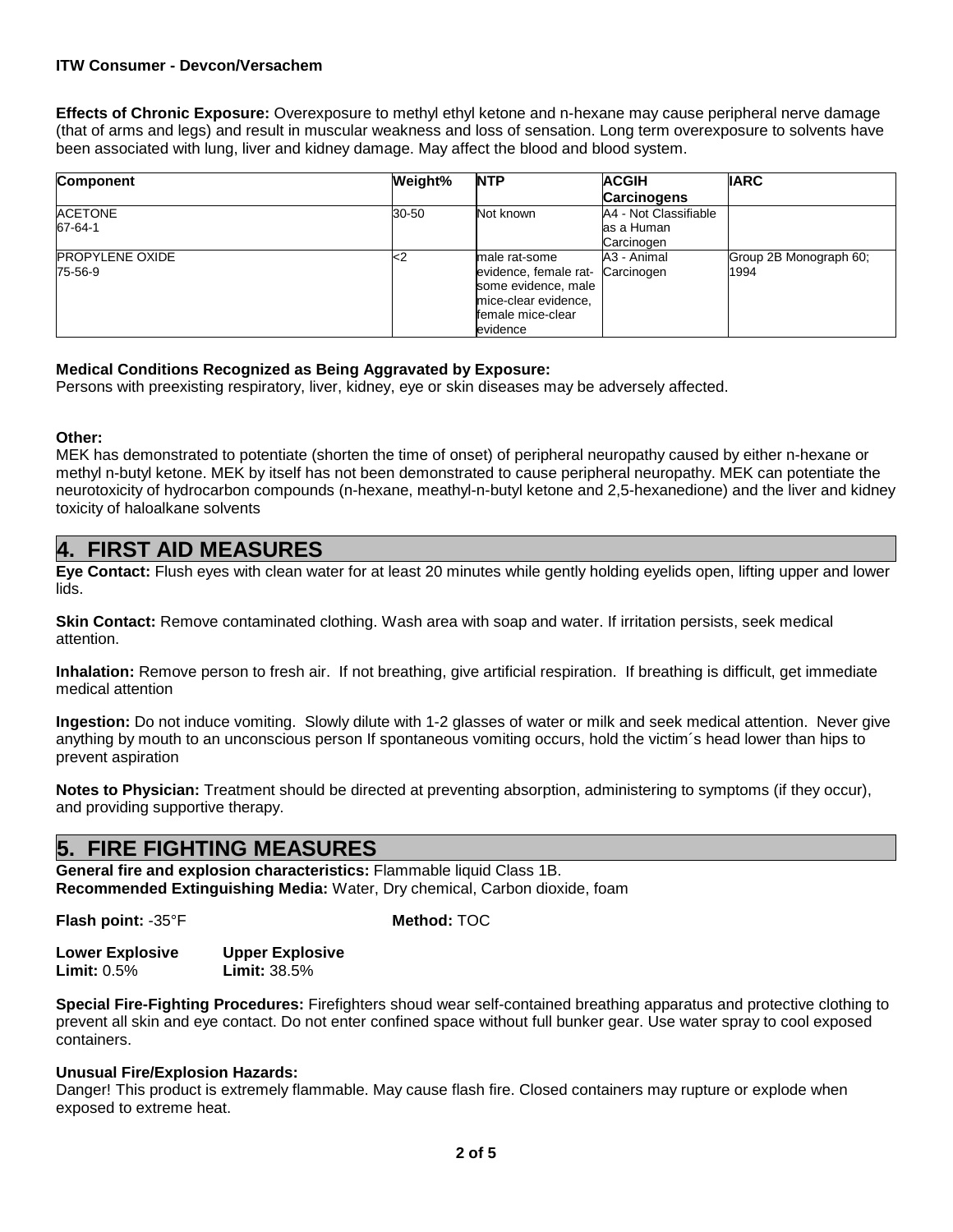### **Hazardous Products of Combustion:**

Oxides of carbon, Oxides of nitrogen

# **6. ACCIDENTAL RELEASE MEASURES**

**Spill Control:** Avoid personal contact. Eliminate ignition sources. Ventilate area.

**Containment:** Dike, contain and absorb with clay, sand or other suitable material

**Cleanup:** Maintain good ventilation. Take up with an inert absorbent. Store in a closed waste container until disposal.

**Special procedures:** Prevent spill from entering drainage/sewer systems, waterways and surface water. Use nonsparking tools.

## **7. HANDLING AND STORAGE**

**Handling precautions:** Extremely flammable!. Keep away from sources of ignition - No smoking. Use non-sparking tools. Avoid breathing vapors or mists. Avoid contact with the skin and the eyes. Wash thoroughly after handling. Launder contaminated clothing and protective gear before reuse.

**Storage:** Store away from heat, sparks or open flame. Do not store at temperatures above 120 degrees F. Ground and bond all transfer and storage equipment.

# **8. EXPOSURE CONTROLS/PERSONAL PROTECTION**

### **Engineering controls:**

### **Ventilation:**

General; local exhaust ventilation as necessary to control any air contaminants to within their exposure limits (or to the lowest feasible levels when limits have not been established) during the use of this product.

**Other engineering controls:** Observe label precautions. Keep container tightly closed. Have emergency shower and eye wash available.

### **Personal protective equipment**

**Eye and face protection:** Chemical splash goggles or safety glasses where there is a risk of eye contact

**Skin protection:** Chemical-resistant gloves (Neoprene, nitrile) and other gear as required to prevent skin contact.

**Respiratory protection:** A NIOSH/MSHA air purifying respirator with an organic vapor cartridge may be permissible, however use a positive pressure air supplied respirator if there is any potential for uncontrolled release, or unknown exposure levels.

### **9. PHYSICAL AND CHEMICAL PROPERTIES**

| <b>Boiling Point: 93°F</b>                 |
|--------------------------------------------|
| Vapor Density (Air=1): $>1$                |
| <b>Evaporation Rate: Slower than ether</b> |
| <b>Solubility in water: Slight</b>         |
|                                            |

**pH (5% solution or slurry in water):** n/d

## **STABILITY AND REACTIV**

This material is chemically stable. Hazardous polymerization will not occur.

**Conditions to Avoid:** Keep away from heat,sparks and flame.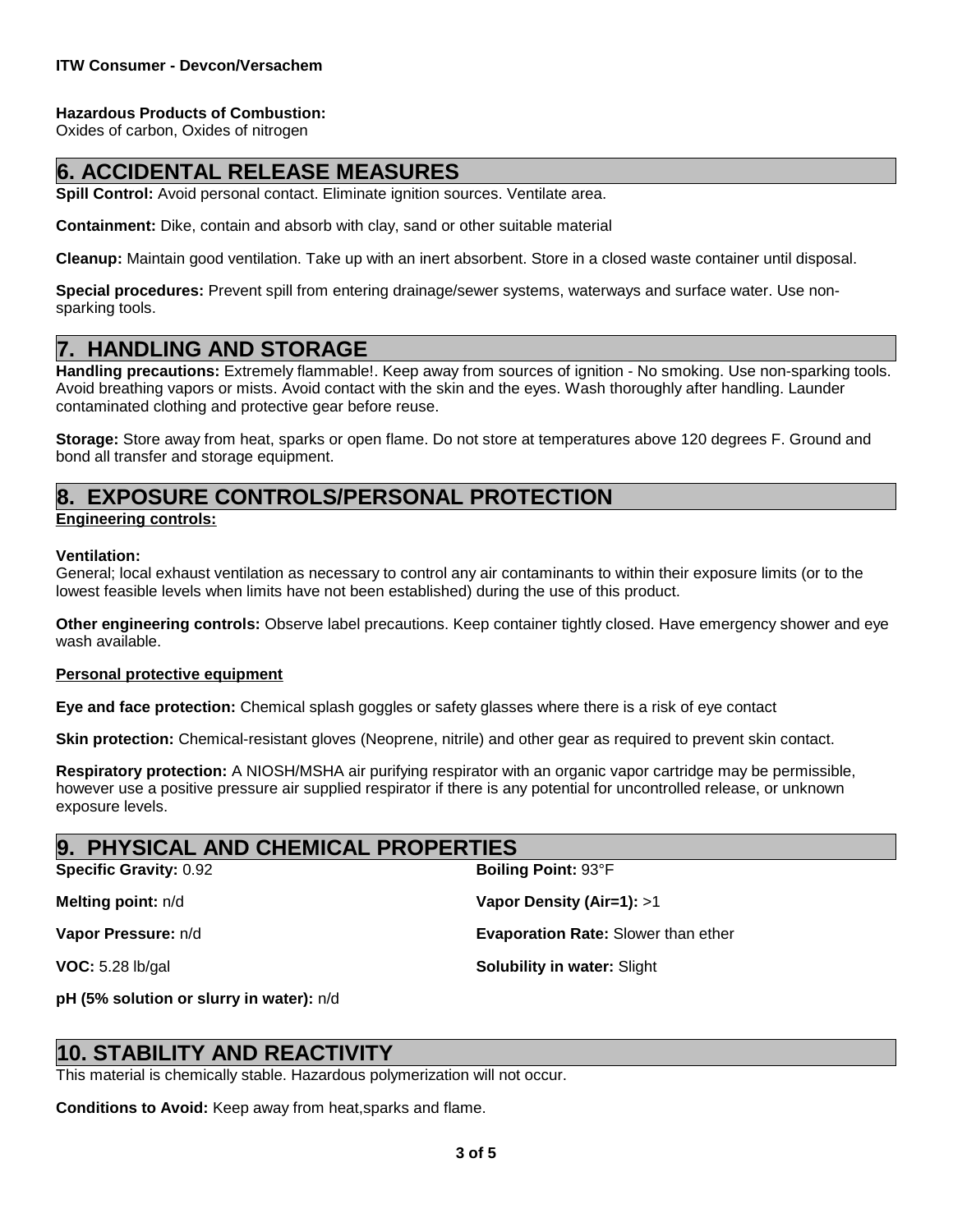**Incompatabilities:** Avoid contact with bases and strong oxidizers, Acids, Amines

**Hazardous Products of Combustion:** Oxides of carbon, Oxides of nitrogen

**Conditions under which hazardous polymerization may occur:** None known.

# **11. TOXICOLOGICAL INFORMATION**

**Eye Contact:** No data available.

**Subchronic effects:** No data available.

**Carcinogenicity, tertogenicity and mutagenicity:** This product or one of its ingredients present 0.1% or more is listed as a carcinogen or potential carcinogen by NTP, IARC or OSHA .

**Other chronic effects:** Laboratory studies involving rats indicate some evidence that MEK may be embryotoxic, fetotoxic and teratorgenic.

### **Toxicological information on hazardous chemical constituents of this product:**

| <b>Component</b>             | Oral LD50 (rat) | Dermal LD50 (rabbit) | Inhalation LC50 4hr (rat)    |
|------------------------------|-----------------|----------------------|------------------------------|
| <b>ACETONE</b>               | 5800 mg/kg      | n/d                  | 50100 mg/m <sup>3</sup> /8hr |
| 67-64-1                      |                 |                      |                              |
| <b>METHYL ETHYL KETONE</b>   | 2737 mg/kg      | 6840 mg/kg           | 23500 mg/m <sup>3</sup> /8h  |
| 78-93-3                      |                 |                      |                              |
| <b>DIBUTYL PHTHALATE</b>     | 8 g/kg          | >20 ml/ka            | mouse $25$ g/m $^{3}/2h$     |
| 84-74-2                      |                 |                      |                              |
| <b>PROPYLENE OXIDE</b>       | 380 mg/kg       | 1500 uL/kg           | 4000 ppm/4h                  |
| 75-56-9                      |                 |                      |                              |
| TRADE SECRET (Non-hazardous) | ln/d            | n/d                  | ln/d                         |
| <b>MIXTURE</b>               |                 |                      |                              |

'n/d' = not determined

\_

# **12. ECOLOGICAL INFORMATION**

**Ecotoxicity:** No data available.

**Mobility and persistence:** No data available.

**Environmental fate:** No data available.

## **13. DISPOSAL CONSIDERATIONS**

**Please see also Section 15, Regulatory Information.**

**Recommended Method of Disposal:** If this product becomes a waste, it would be a hazardous waste by RCRA criteria (40CFR 261). Dispose of according to applicable federal, state and local regulations.

**US EPA Waste Number:** D001/D035 as per 40CFR 261.21 and a TCLP waste per 261.24 (methyl ethyl ketone and benzene).

# **14. TRANSPORT INFORMATION**

**Proper shipping name:** \*Adhesives

**Technical name:** N/A

**Hazard class:** 3

**UN/ID Number:** 1133

**Packing group:** II